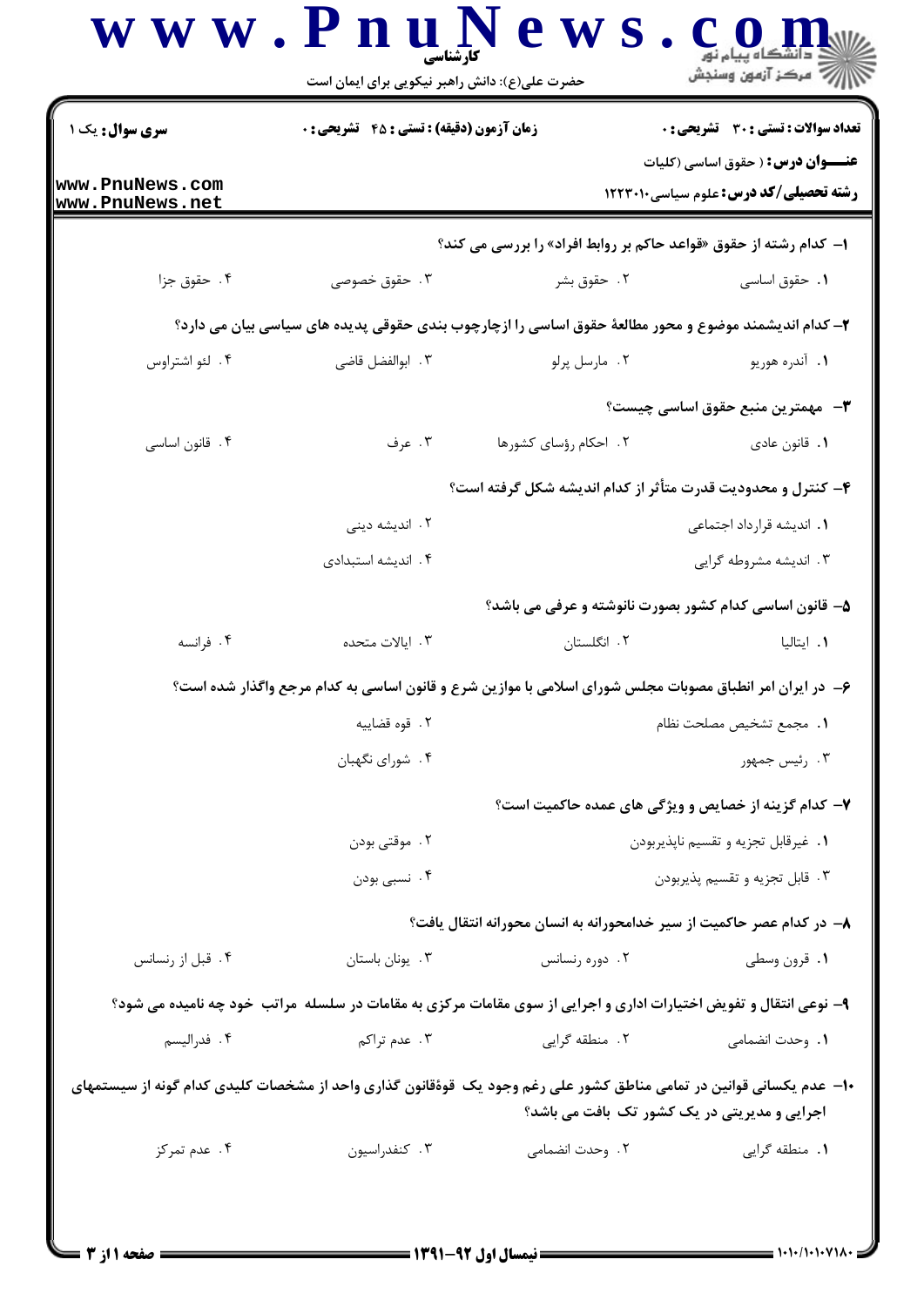|                                    | حضرت علی(ع): دانش راهبر نیکویی برای ایمان است                                                                            |                                                                            | \ <i>\\\`` مرڪ</i> ز آزمون وسنڊش                           |
|------------------------------------|--------------------------------------------------------------------------------------------------------------------------|----------------------------------------------------------------------------|------------------------------------------------------------|
| <b>سری سوال : ۱ یک</b>             | زمان آزمون (دقیقه) : تستی : 45 آتشریحی : 0                                                                               |                                                                            | <b>تعداد سوالات : تستی : 30 ٪ تشریحی : 0</b>               |
| www.PnuNews.com<br>www.PnuNews.net | <b>عنـــوان درس:</b> حقوق اساسی (کلیات )<br><b>رشته تحصیلی/کد درس:</b> علوم سیاسی1۲۲۳۰۱۰                                 |                                                                            |                                                            |
|                                    | ۱۱– شکلی از دولت مرکب که دو یا چند کشور پادشاهی ضمن حفظ شخصیت حقوقی ــ سیاسی خود دارای یک پادشاه باشند، چه نامیده        |                                                                            | می شود؟                                                    |
| ۰۴ اتحاد شخصی                      | ۰۳ فدرالیسم                                                                                                              | ۲ . پادشاهی                                                                | ٠١. اتحاد واقعي                                            |
|                                    |                                                                                                                          | ۱۲- قانون تفکیک و توزیع صلاحیت در کدام گونه از دولتها اجرا می شود؟         |                                                            |
| ۰۴ بسیط                            | ۰۳ اتحاد واقعی                                                                                                           | ٠٢ كنفدراسيون                                                              | ۰۱ فدرال                                                   |
|                                    | ۱۳– کدام یک از اندیشمندان زیر ً در یک تقسیم بندی کلی، رژیم های سیاسی را به دو دسته استبدادی و دموکراتیک تقسیم بندی نموده |                                                                            | است؟                                                       |
| ۰۴ لیکاک                           | ۰۳ ارسطو                                                                                                                 | ۲. مونتسکیو                                                                | ۰۱ رسو                                                     |
|                                    | <b>۱۴</b> - کدام مورد از شاخصه های رژیم دموکراتیک محسوب می شود؟                                                          |                                                                            |                                                            |
| ۴. پاسخگو نبودن دولت               | ۰۳ حقوق مدنی و سیاسی                                                                                                     | ۲. تقدس رهبر                                                               | ۰۱ تک حزبی بودن                                            |
|                                    | ۱۵– نظریه « اراده همگانی و عمومی» در راستای استقرار حاکمیت مردم و دموکراسی توسط کدام متفکر مطرح شده است؟                 |                                                                            |                                                            |
| ۰۴ مونتسکیو                        | ۰۳ رسو                                                                                                                   | ۰۲ جان لاک                                                                 | 1. هابز                                                    |
|                                    |                                                                                                                          | ۱۶- رجوع به آراء عمومی در مورد وضع، تغییر یا اصلاح قانون چه نامیده می شود؟ |                                                            |
| ۰۴ گزینش گری                       | ۰۳ ابتکار عام                                                                                                            | ۲. همه پرسی                                                                | ٠١. پله بيسيت                                              |
|                                    |                                                                                                                          | ۱۷– مونتسکیو در کدام کتاب به تشریح اندیشه تفکیک قوا پرداخت؟                |                                                            |
| ۴. جمهوری                          | ۰۳ لوياتان                                                                                                               | ۰۲ سیاست                                                                   | ٠١. روح القوانين                                           |
|                                    |                                                                                                                          | ۱۸– مصداق رژیم نیمه ریاستی ـ نیمه پارلمانی در کدام کشور مشاهده می شود؟     |                                                            |
| ۰۴ چين                             | ۰۳ انگلستان                                                                                                              | ۰۲ فرانسه                                                                  | 1. ايالات متحده                                            |
|                                    | ۱۹– کدام رژیم متأثر از اندیشه تفکیک مطلق قوا شکل گرفته است و مبین قدرت نمایی و گستره اختیارات رئیس جمهور است؟            |                                                                            |                                                            |
|                                    | ۲. نیمه ریاستی ـ نیمه پارلمانی                                                                                           |                                                                            | <b>۱</b> . پارلمانی                                        |
|                                    | ۰۴ رياستي                                                                                                                |                                                                            | ۰۳ توتاليتر                                                |
|                                    |                                                                                                                          |                                                                            | <b>۲۰</b> - قوه مقننه کدام کشور دو رکنی، یک مجلسی می باشد؟ |
| ۰۴ فرانسه                          | ۰۳ ایران                                                                                                                 | ٢. آلمان                                                                   | ۰۱ کانادا                                                  |
|                                    |                                                                                                                          | ۲۱– پارلمان در کشور ایالات متحده آمریکا چه نامیده می شود؟                  |                                                            |
| ۴. کنگره                           | ۰۳ لرد                                                                                                                   | ۰۲ عوام                                                                    | ۰۱ سنا                                                     |